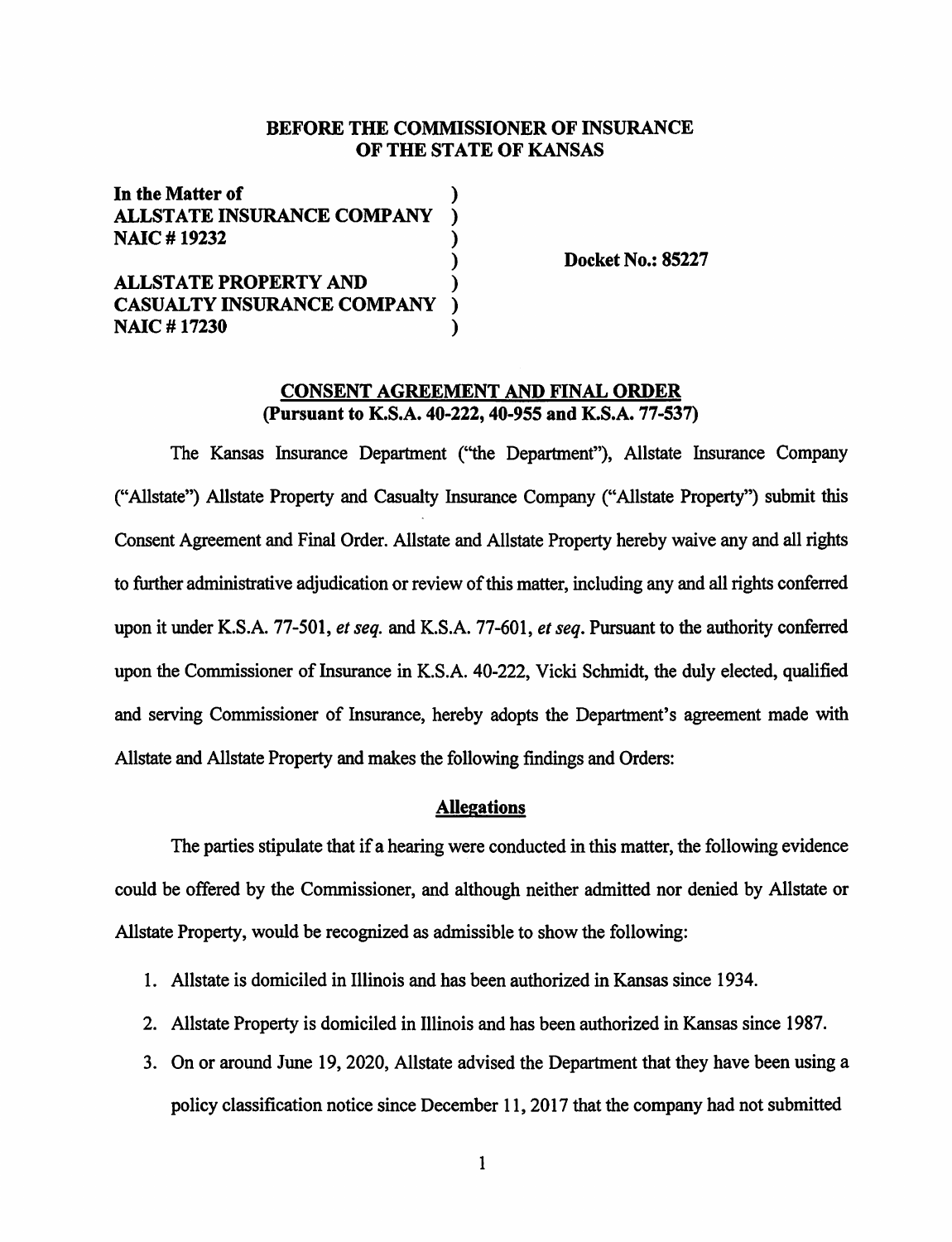for Department approval.

- 4. Allstate reported that it did not file the most recent version of the policy classification notice that it sends to policyholders notifying them of how their policy and/or vehicle is classified.
- 5. The company filed previous versions of the policyholder notice with the Department. However, the company did not file the most recent when rates were modified on November 28, 2017. At that time, Allstate amended the policyholder notice to change the definition of "Married Person" to include widows and widowers for policy classification purposes.
- 6. Allstate policyholders received the correct version of the policyholder notice.
- 7. On July 9, 2020, Allstate submitted a dual filing for Allstate and Allstate Property containing the updated policyholder notice.

#### **Applicable Law**

1. K.S.A. 40-955 provides, in part:

(a) Every insurer shall file with the commissioner, except as to inland marine risks where general custom of the industry is not to use manual rates or rating plans, every manual of classifications, rules and rates, every rating plan, policy form and every modification of any of the foregoing which it proposes to use. Every such filing shall indicate the proposed effective date and the character and extent of the coverage contemplated and shall be accompanied by the information upon which the insurer supports the filings. A filing and any supporting information shall be open to public inspection after it is filed with the commissioner, except that disclosure shall not be required for any information contained in a filing or in any supporting documentation for the filing when such information is either a trade secret or copyrighted. For the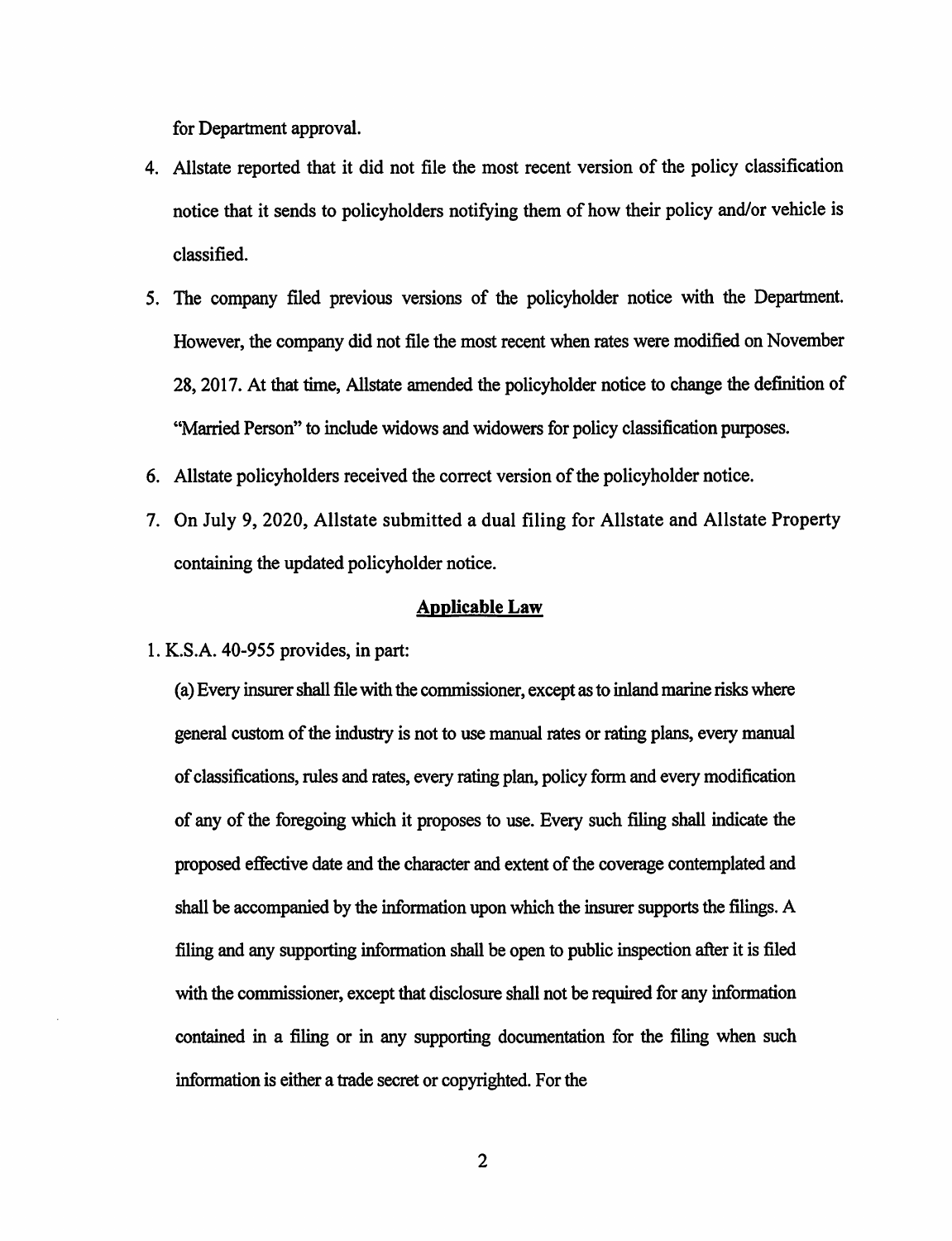purposes of this section, the term "trade secret" shall have the meaning ascribed to it in K.S.A. 60-3320, and amendments thereto. An insurer may satisfy its obligations to make such filings by authorizing the commissioner to accept on its behalf the filings made by a licensed rating organization or another insurer. Nothing contained in this act shall be construed to require any insurer to become a member or subscriber of any rating organization.

2. K.S.A. 40-2,125 provides, in part:

(a) If the commissioner determines after notice and opportunity for a hearing that any person has engaged or is engaging in any act or practice constituting a violation of any provision of Kansas insurance statutes or any rule and regulation or order thereunder, the commissioner may in the exercise of discretion, order any one or more of the following:

(1 )Payment of a monetary penalty of not more than \$1,000 for each and every act or violation, unless the person knew or reasonably should have known such person was in violation of the Kansas insurance statutes or any rule and regulation or order thereunder, in which case the penalty shall be not more than \$2,000 for each and every act or violation;

(2)suspension or revocation of the person's license or certificate if such person knew or reasonably should have known that such person was in violation of the Kansas insurance statutes or any rule and regulation or order thereunder; or

(3)that such person cease and desist from the unlawful act or practice and take such affirmative action as in the judgment of the commissioner will carry out the purposes of the violated or potentially violated provision.

3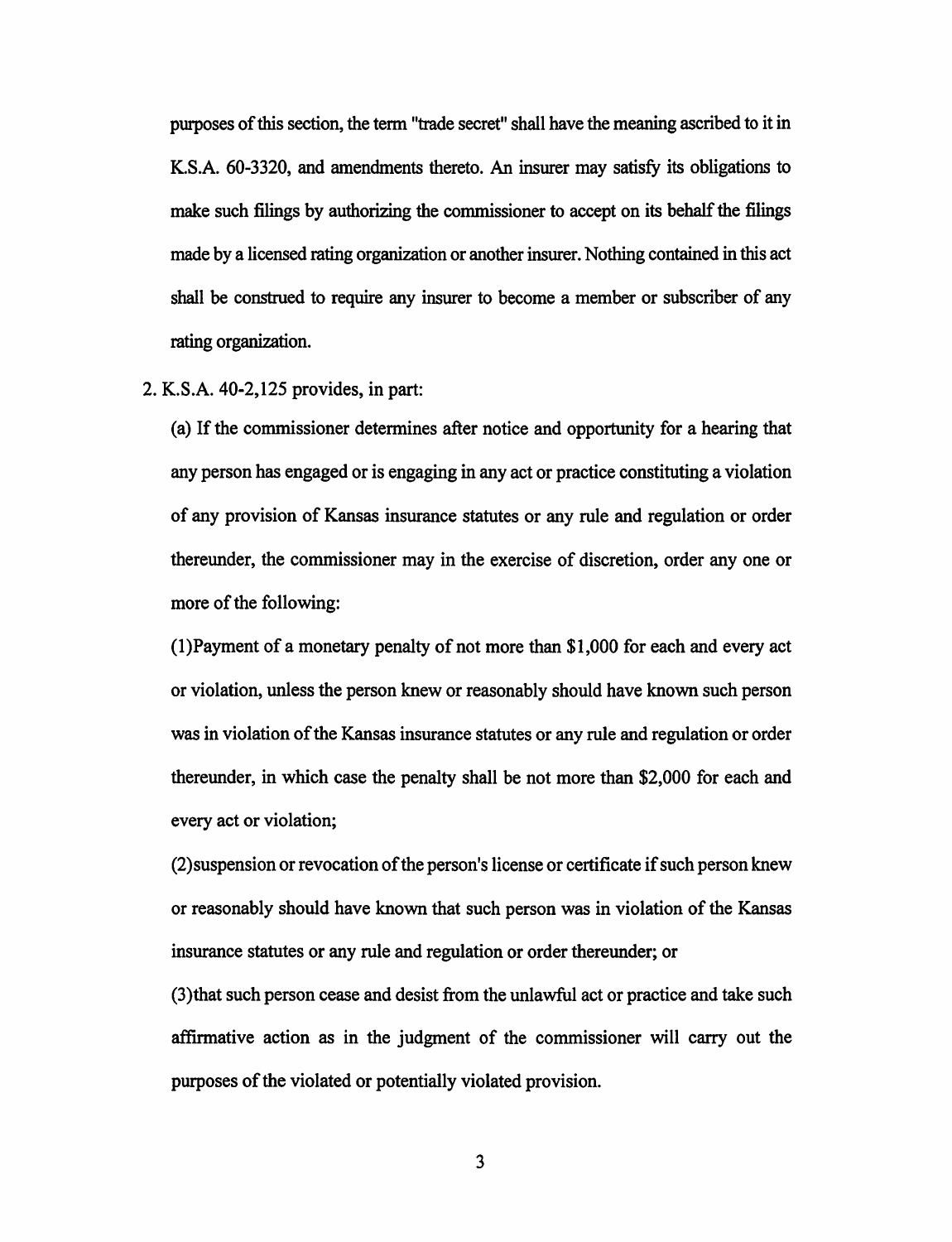# **Conclusions of Law and Orders**

Based on the information enumerated in Paragraphs **#1** through #7 and the applicable law cited above, **THE COMMISSIONER OF INSURANCE MAKES THE FOLLOWING ORDERS:** 

- 1. The Commissioner oflnsurance has jurisdiction over this matter pursuant to **K.S.A.** 40-222, and shall retain jurisdiction to issue any further orders deemed necessary.
- 2. Allstate and Allstate Property neither admits nor denies stated violations, as enumerated above.
- 3. Allstate has agreed to a payment of \$1,000 in response to a late filing.
- 4. Allstate and Allstate Property shall comply with recommendations of examiners and contact the Property/Casualty Division with any further questions.

IT IS SO ORDERED THIS  $\sqrt{3}$  DAY OF DECEMBER 2020, IN THE CITY OF **TOPEKA, STATE OF KANSAS.** 



BY:

Justin L. McFarland General Counsel

APPROVED BY:

APPROVED BY:<br>*Mult Ma Ifford Comment* 

Melissa I. Young Legislative and Regulatory Counsel Allstate Insurance Company 2775 Sanders Road Suite A2W Northbrook, IL 60062